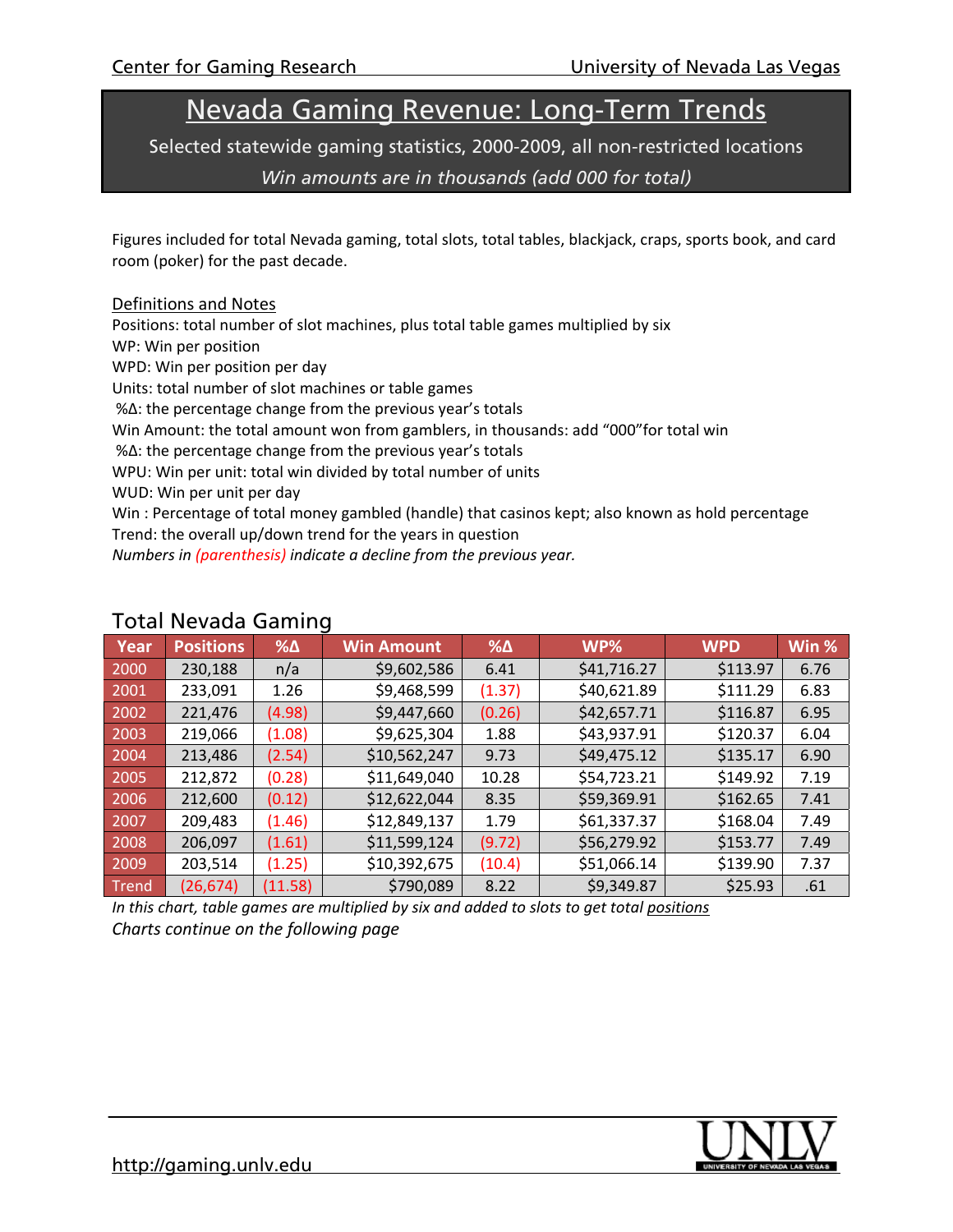### Slot Machines

| Year         | <b>Units</b> | $%$ $\Delta$ | <b>Win Amount</b> | $%$ $\Delta$ | <b>WPU</b>  | <b>WUD</b> | Win % |
|--------------|--------------|--------------|-------------------|--------------|-------------|------------|-------|
| 2000         | 192,844      | n/a          | \$6,191,018       | 7.00         | \$32,103.76 | \$87.71    | 5.23  |
| 2001         | 195,999      | 1.63         | \$6,198,699       | 0.17         | \$31,626.17 | \$86.66    | 5.33  |
| 2002         | 186,430      | (4.88)       | \$6,273,531       | 1.15         | \$33,650.08 | \$92.19    | 5.44  |
| 2003         | 184,266      | (1.16)       | \$6,476,859       | 3.24         | \$35,149.50 | \$96.30    | 5.50  |
| 2004         | 178,980      | (2.86)       | \$7,098,524       | 9.59         | \$39,660.99 | \$108.36   | 5.72  |
| 2005         | 177,886      | (0.61)       | \$7,767,528       | 9.42         | \$43,665.76 | \$119.63   | 5.84  |
| 2006         | 177,356      | (0.29)       | \$8,306,103       | 6.93         | \$46,832.94 | \$128.30   | 6.02  |
| 2007         | 174,677      | (1.51)       | \$8,450,908       | 1.74         | \$48,380.19 | \$133.54   | 6.12  |
| 2008         | 171,693      | (1.70)       | \$7,736,005       | (8.45)       | \$45,057.19 | \$123.10   | 6.16  |
| 2009         | 169,872      | (1.06)       | \$6,823,039       | (11.8)       | \$40,165.76 | \$110.04   | 6.10  |
| <b>Trend</b> | (22, 972)    | (11.91)      | \$632,021         | 10.20        | \$8,062     | \$22.33    | 0.87  |

# Table Games

| Year         | <b>Units</b> | $% \triangle$ | <b>Win Amount</b> | $% \Delta$ | <b>WPU</b>   | <b>WUD</b> | Win %  |
|--------------|--------------|---------------|-------------------|------------|--------------|------------|--------|
| 2000         | 6,224        | n/a           | \$3,348,503       | 5.46       | \$537,998.55 | \$1,469.94 | 14.18  |
| 2001         | 6,182        | (0.67)        | \$3,210,226       | (4.15)     | \$519,285.59 | \$1,422.70 | 14.49  |
| 2002         | 5,841        | (5.51)        | \$3,116,339       | (2.92)     | \$533,528.33 | \$1,461.72 | 15.12  |
| 2003         | 5,800        | (0.70)        | \$3,080,169       | (1.16)     | \$531,063.62 | \$1,454.96 | 14.80  |
| 2004         | 5,751        | (0.84)        | \$3,364,861       | 9.24       | \$585,091.46 | \$1,598.61 | 13.41  |
| 2005         | 5,831        | 1.39          | \$3,741,287       | 11.18      | \$641,620.13 | \$1,757.86 | 12.92  |
| 2006         | 5,874        | 0.73          | \$4,155,012       | 11.05      | \$707,356.48 | \$1,937.96 | 13.07  |
| 2007         | 5,801        | (1.24)        | \$4,230,254       | 1.81       | \$729,228.84 | \$1,997.88 | 13.44  |
| 2008         | 5,734        | (1.15)        | \$3,707,372       | (12.36)    | \$646,559.46 | \$1,766.55 | 12.51  |
| 2009         | 5,607        | (2.21)        | \$3,424,055       | (7.6)      | \$610,675.04 | \$1,673.08 | 12.04  |
| <b>Trend</b> | (617)        | (9.91)        | \$75,552          | 2.25       | \$72,676.49  | \$203.14   | (2.14) |

*Charts continue on the following page*

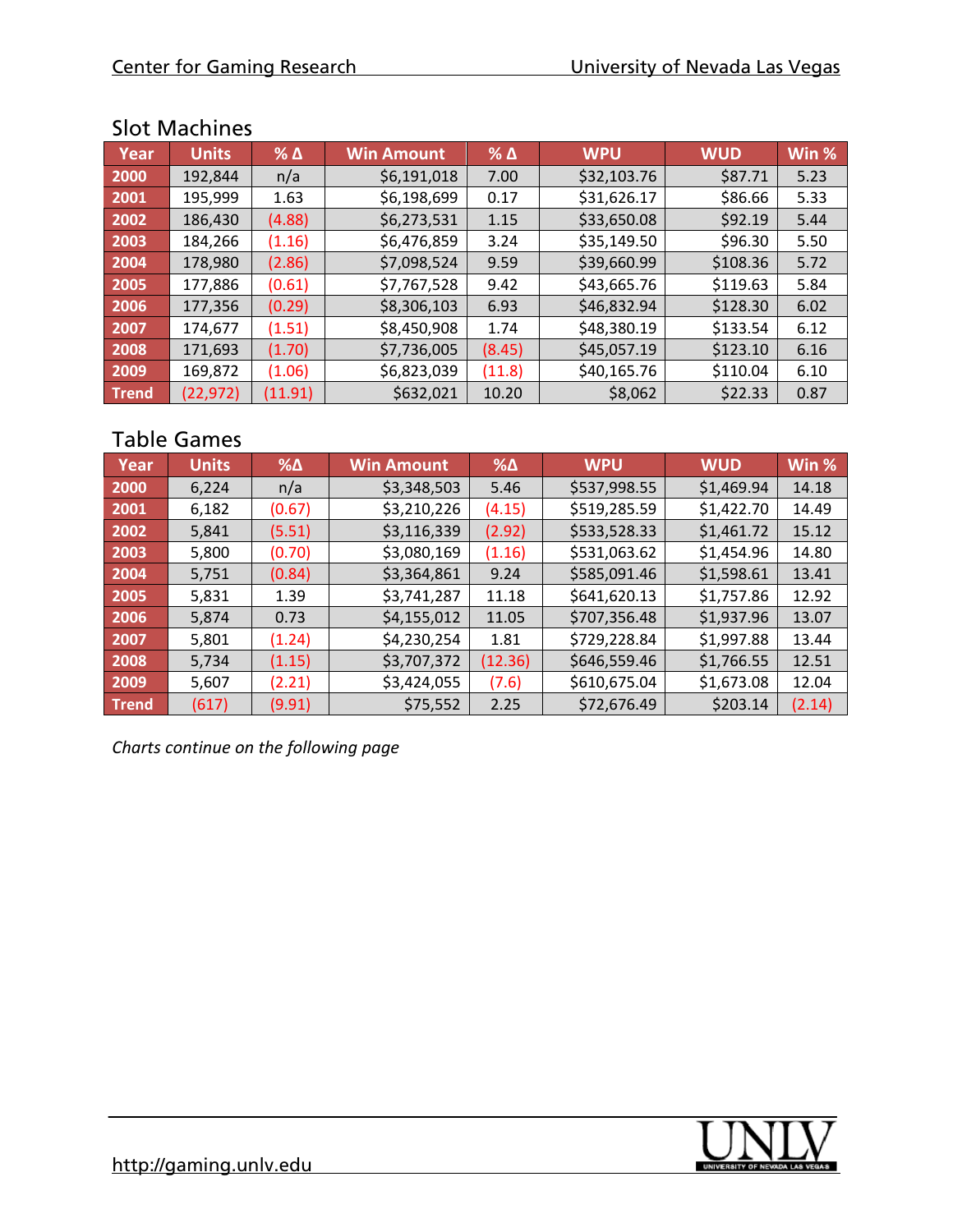| <b>Blackjack</b> |              |            |                   |               |              |            |        |  |
|------------------|--------------|------------|-------------------|---------------|--------------|------------|--------|--|
| Year             | <b>Units</b> | $% \Delta$ | <b>Win Amount</b> | $% \triangle$ | <b>WPU</b>   | <b>WUD</b> | Win %  |  |
| 2000             | 3,682        | n/a        | \$1,174,404       | 3.13          | \$318,958.17 | \$871.47   | 12.56  |  |
| 2001             | 3,605        | (2.09)     | \$1,155,470       | (1.62)        | \$320,518.72 | \$878.13   | 12.92  |  |
| 2002             | 3,425        | (4.99)     | \$1,102,631       | (4.55)        | \$321,936.05 | \$882.01   | 13.01  |  |
| 2003             | 3,349        | (2.21)     | \$1,118,207       | 1.43          | \$333,892.80 | \$912.77   | 12.91  |  |
| 2004             | 3,260        | (2.65)     | \$1,195,237       | 6.88          | \$366,637.11 | \$1.001,74 | 12.31  |  |
| 2005             | 3,273        | 0.40       | \$1,243,859       | 4.07          | \$380,036.35 | \$1,041.19 | 11.73  |  |
| 2006             | 3,211        | (1.89)     | \$1,382,003       | 11.11         | \$430,396.44 | \$1,179.16 | 12.28  |  |
| 2007             | 3,136        | (2.34)     | \$1,420,549       | 2.80          | \$452,981.18 | \$1,241.04 | 12.40  |  |
| 2008             | 3,044        | (2.93)     | \$1,254,991       | (11.66)       | \$412,283.50 | \$1,126.45 | 11.58  |  |
| 2009             | 2,927        | (3.84)     | \$1,008,525       | (19.64)       | \$376,102.66 | \$1,030.41 | 11.31  |  |
| <b>Trend</b>     | (755)        | (20.50)    | \$165,879         | (8.53)        | \$57,144.49  | \$158.94   | (1.25) |  |

# Table Games Breakdown

# Baccarat

| Year         | <b>Units</b> | $% \Delta$ | <b>Win Amount</b> | $% \triangle$ | <b>WPU</b>       | <b>WUD</b>  | Win %  |
|--------------|--------------|------------|-------------------|---------------|------------------|-------------|--------|
| 2000         | 105          | n/a        | \$541,566         | (2.32)        | \$5,157,771.42   | \$14,092.27 | 18.35  |
| 2001         | 108          | 2.85       | \$441,363         | (18.58)       | \$4,086,694.44   | \$11,196.42 | 17.77  |
| 2002         | 96           | (11.11)    | \$419,661         | (4.92)        | \$4,371,468.75   | \$11,976.62 | 21.92  |
| 2003         | 90           | (6.25)     | \$365,861         | (12.82)       | \$4,065,122.22   | \$11,137.32 | 19.62  |
| 2004         | 104          | 15.55      | \$497,208         | 35.52         | \$4,780,846/15   | \$13,062.42 | 12.10  |
| 2005         | 118          | 13.46      | \$665,548         | 33.86         | \$5,640,237.28   | \$15,452.70 | 11.24  |
| 2006         | 143          | 21.19      | \$835,814         | 25.58         | \$5,844,853.14   | \$16,013.29 | 11.01  |
| 2007         | 162          | 13.29      | \$907,951         | 8.01          | \$5,604,635.80   | \$15,355.16 | 12.74  |
| 2008         | 194          | 19.75      | \$772,600         | (15.91)       | \$3,982,474.42   | \$10,881.07 | 10.70  |
| 2009         | 220          | 13.40      | \$978,300         | 26.63         | \$4,446,818.18   | \$12,183.06 | 11.30  |
| <b>Trend</b> | 115          | 109.52%    | \$436,734         | 80.64         | ( \$710, 953.24) | (51,909.21) | (7.05) |

#### Craps

| ----         |              |              |                   |              |                |            |        |
|--------------|--------------|--------------|-------------------|--------------|----------------|------------|--------|
| Year         | <b>Units</b> | $%$ $\Delta$ | <b>Win Amount</b> | $%$ $\Delta$ | <b>WPU</b>     | <b>WUD</b> | Win %  |
| 2000         | 490          | n/a          | \$491,660         | 8.00         | \$1,003,387.75 | \$2,741.96 | 13.53  |
| 2001         | 480          | (2.04)       | \$466,285         | (5.16)       | \$971,427.08   | \$2,661.44 | 14.11  |
| 2002         | 453          | (5.62)       | \$428,375         | (8.11)       | \$945,640.17   | \$2,590.79 | 13.79  |
| 2003         | 440          | (2.86)       | \$419,211         | (2.28)       | \$952,752.27   | \$2,610.28 | 13.62  |
| 2004         | 423          | (3.86)       | \$439,787         | 4.90         | \$1,039,685.55 | \$2,840.67 | 12.95  |
| 2005         | 421          | (0.47)       | \$471,987         | 7.34         | \$1,121,109.26 | \$3,071.53 | 13.17  |
| 2006         | 408          | (3.09)       | \$463,419         | (1.82)       | \$1,135,830.08 | \$3,111.86 | 12.85  |
| 2007         | 402          | (1.47)       | \$478,151         | 3.18         | \$1,189,430.34 | \$3,258,71 | 13.56  |
| 2008         | 396          | (1.49)       | \$448,148         | (3.30)       | \$1,131,686.86 | \$3,092.04 | 13.72  |
| 2009         | 394          | (0.50)       | \$352,853         | (21.26)      | \$895,565.98   | \$2,453.60 | 11.55  |
| <b>Trend</b> | (96)         | (19.59)      | (138, 807)        | (28.23)      | (\$107,821.77) | (5288.36)  | (1.98) |

*Charts continue on the following page*